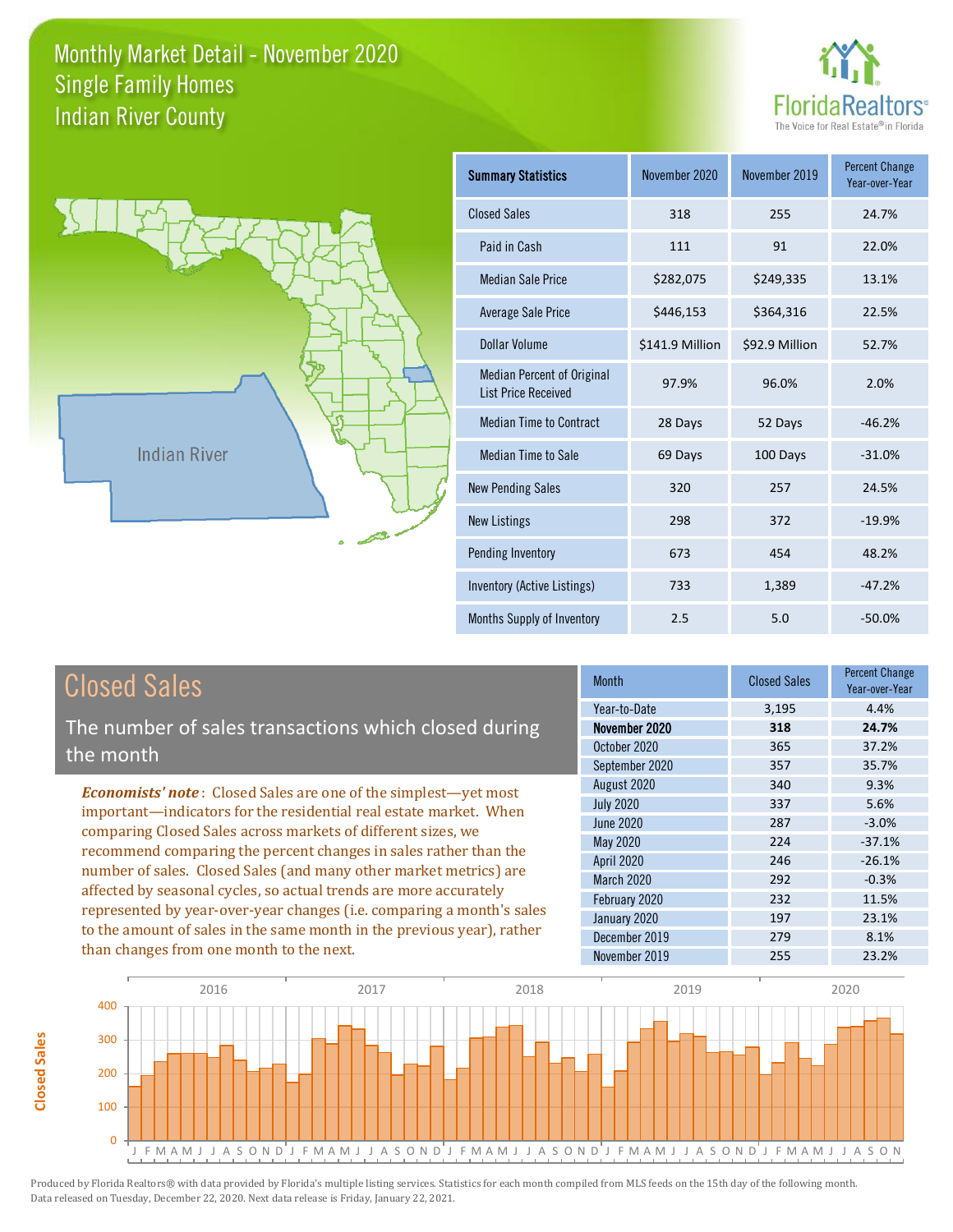this statistic should be interpreted with care.



79 19.7%

| Cash Sales                                                                      | <b>Month</b>      | <b>Cash Sales</b> | <b>Percent Change</b><br>Year-over-Year |
|---------------------------------------------------------------------------------|-------------------|-------------------|-----------------------------------------|
|                                                                                 | Year-to-Date      | 1,067             | $-7.5%$                                 |
| The number of Closed Sales during the month in which                            | November 2020     | 111               | 22.0%                                   |
| buyers exclusively paid in cash                                                 | October 2020      | 126               | 24.8%                                   |
|                                                                                 | September 2020    | 81                | $-4.7%$                                 |
|                                                                                 | August 2020       | 102               | $-15.0%$                                |
|                                                                                 | <b>July 2020</b>  | 100               | $-11.5%$                                |
| <b>Economists' note</b> : Cash Sales can be a useful indicator of the extent to | June 2020         | 94                | $-3.1%$                                 |
| which investors are participating in the market. Why? Investors are             | May 2020          | 70                | $-48.5%$                                |
| far more likely to have the funds to purchase a home available up front,        | <b>April 2020</b> | 85                | $-38.4%$                                |
| whereas the typical homebuyer requires a mortgage or some other                 | <b>March 2020</b> | 118               | 1.7%                                    |
| form of financing. There are, of course, many possible exceptions, so           | February 2020     | 101               | 12.2%                                   |

J F M A M J J A S O N D J F M A M J J A S O N D J F M A M J J A S O N D J F M A M J J A S O N D J F M A M J J A S O N 0 50 100 150 200 2016 2017 2018 2019 2020

# Cash Sales as a Percentage of Closed Sales

The percentage of Closed Sales during the month which were Cash Sales

*Economists' note* : This statistic is simply another way of viewing Cash Sales. The remaining percentages of Closed Sales (i.e. those not paid fully in cash) each month involved some sort of financing, such as mortgages, owner/seller financing, assumed loans, etc.

| <b>Month</b>      | <b>Percent of Closed</b><br>Sales Paid in Cash | <b>Percent Change</b><br>Year-over-Year |
|-------------------|------------------------------------------------|-----------------------------------------|
| Year-to-Date      | 33.4%                                          | $-11.4%$                                |
| November 2020     | 34.9%                                          | $-2.2%$                                 |
| October 2020      | 34.5%                                          | $-9.2%$                                 |
| September 2020    | 22.7%                                          | $-29.7%$                                |
| August 2020       | 30.0%                                          | $-22.3%$                                |
| <b>July 2020</b>  | 29.7%                                          | $-16.1%$                                |
| June 2020         | 32.8%                                          | 0.0%                                    |
| May 2020          | 31.3%                                          | $-18.1%$                                |
| <b>April 2020</b> | 34.6%                                          | $-16.4%$                                |
| <b>March 2020</b> | 40.4%                                          | 2.0%                                    |
| February 2020     | 43.5%                                          | 0.5%                                    |
| January 2020      | 40.1%                                          | $-2.9%$                                 |
| December 2019     | 35.8%                                          | $-2.7%$                                 |
| November 2019     | 35.7%                                          | $-11.0%$                                |

December 2019 100 100 5.3%

January 2020

November 2019 91 91 9.6%

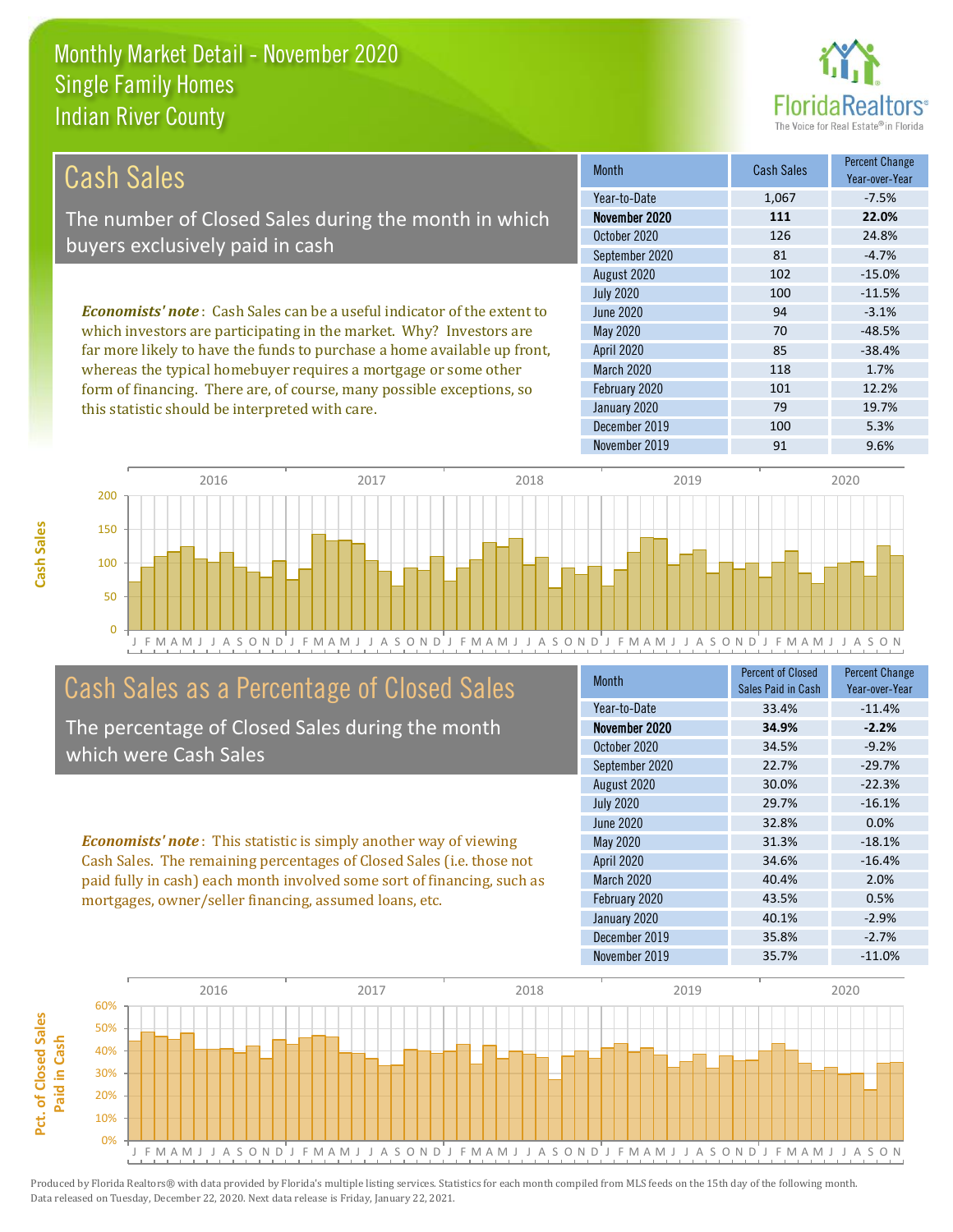

# Median Sale Price

The median sale price reported for the month (i.e. 50% of sales were above and 50% of sales were below)

*Economists' note* : Median Sale Price is our preferred summary statistic for price activity because, unlike Average Sale Price, Median Sale Price is not sensitive to high sale prices for small numbers of homes that may not be characteristic of the market area. Keep in mind that median price trends over time are not always solely caused by changes in the general value of local real estate. Median sale price only reflects the values of the homes that *sold* each month, and the mix of the types of homes that sell can change over time.

| Month            | <b>Median Sale Price</b> | <b>Percent Change</b><br>Year-over-Year |
|------------------|--------------------------|-----------------------------------------|
| Year-to-Date     | \$266,611                | 7.5%                                    |
| November 2020    | \$282,075                | 13.1%                                   |
| October 2020     | \$275,990                | 11.9%                                   |
| September 2020   | \$265,000                | 3.9%                                    |
| August 2020      | \$265,000                | 8.2%                                    |
| <b>July 2020</b> | \$257,221                | 2.9%                                    |
| <b>June 2020</b> | \$265,000                | 6.0%                                    |
| May 2020         | \$267,500                | 2.3%                                    |
| April 2020       | \$267,000                | 4.7%                                    |
| March 2020       | \$267,500                | 7.6%                                    |
| February 2020    | \$259,950                | 6.1%                                    |
| January 2020     | \$240,000                | 3.4%                                    |
| December 2019    | \$266,500                | 9.9%                                    |
| November 2019    | \$249,335                | 3.9%                                    |



# Average Sale Price

The average sale price reported for the month (i.e. total sales in dollars divided by the number of sales)

*Economists' note* : Usually, we prefer Median Sale Price over Average Sale Price as a summary statistic for home prices. However, Average Sale Price does have its uses—particularly when it is analyzed alongside the Median Sale Price. For one, the relative difference between the two statistics can provide some insight into the market for higher-end homes in an area.

| <b>Month</b>      | <b>Average Sale Price</b> | <b>Percent Change</b><br>Year-over-Year |
|-------------------|---------------------------|-----------------------------------------|
| Year-to-Date      | \$417,278                 | 18.2%                                   |
| November 2020     | \$446,153                 | 22.5%                                   |
| October 2020      | \$388,560                 | 19.6%                                   |
| September 2020    | \$389,307                 | 18.8%                                   |
| August 2020       | \$385,760                 | 25.7%                                   |
| <b>July 2020</b>  | \$546,623                 | 60.3%                                   |
| June 2020         | \$355,729                 | $-2.0%$                                 |
| May 2020          | \$371,338                 | $-4.2%$                                 |
| April 2020        | \$412,348                 | 8.8%                                    |
| <b>March 2020</b> | \$435,756                 | 20.4%                                   |
| February 2020     | \$385,431                 | 10.7%                                   |
| January 2020      | \$465,870                 | 22.9%                                   |
| December 2019     | \$395,848                 | 5.2%                                    |
| November 2019     | \$364,316                 | 12.2%                                   |



**Average Sale Price**

**Average Sale Price**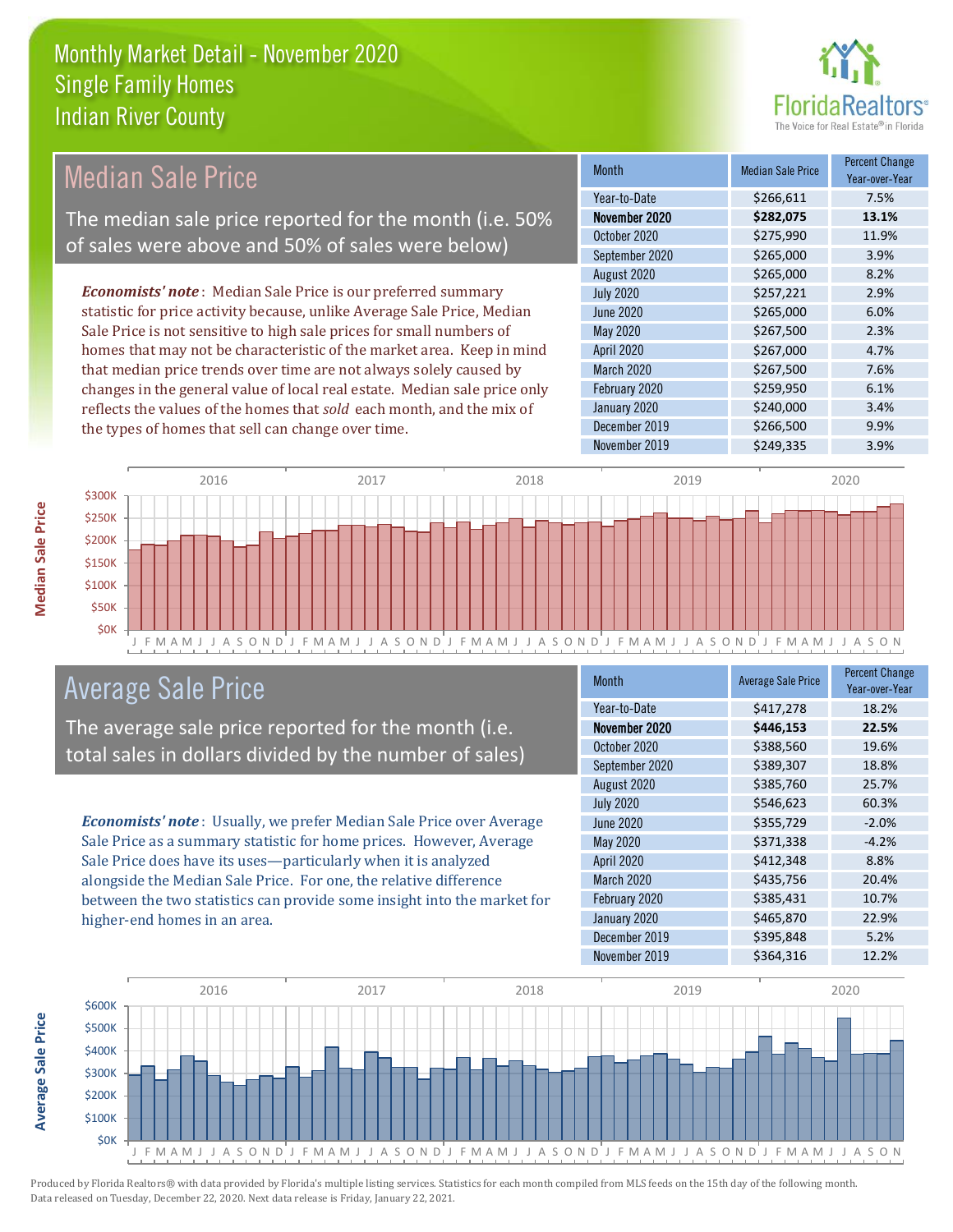

#### **Ollar Volume**

The sum of the sale prices for all sales which closed during the month

*Economists' note* : Dollar Volume is simply the sum of all sale prices in a given time period, and can quickly be calculated by multiplying Closed Sales by Average Sale Price. It is a strong indicator of the health of the real estate industry in a market, and is of particular interest to real estate professionals, investors, analysts, and government agencies. Potential home sellers and home buyers, on the other hand, will likely be better served by paying attention to trends in the two components of Dollar Volume (i.e. sales and prices) individually.

| <b>Month</b>      | Dollar Volume   | <b>Percent Change</b><br>Year-over-Year |
|-------------------|-----------------|-----------------------------------------|
| Year-to-Date      | \$1.3 Billion   | 23.4%                                   |
| November 2020     | \$141.9 Million | 52.7%                                   |
| October 2020      | \$141.8 Million | 64.1%                                   |
| September 2020    | \$139.0 Million | 61.2%                                   |
| August 2020       | \$131.2 Million | 37.4%                                   |
| <b>July 2020</b>  | \$184.2 Million | 69.4%                                   |
| <b>June 2020</b>  | \$102.1 Million | $-5.0%$                                 |
| May 2020          | \$83.2 Million  | $-39.7%$                                |
| April 2020        | \$101.4 Million | $-19.6%$                                |
| <b>March 2020</b> | \$127.2 Million | 20.0%                                   |
| February 2020     | \$89.4 Million  | 23.5%                                   |
| January 2020      | \$91.8 Million  | 51.3%                                   |
| December 2019     | \$110.4 Million | 13.8%                                   |
| November 2019     | \$92.9 Million  | 38.3%                                   |



# Median Percent of Original List Price Received

The median of the sale price (as a percentage of the original list price) across all properties selling during the month

*Economists' note* : The Median Percent of Original List Price Received is useful as an indicator of market recovery, since it typically rises as buyers realize that the market may be moving away from them and they need to match the selling price (or better it) in order to get a contract on the house. This is usually the last measure to indicate a market has shifted from down to up, so it is what we would call a *lagging* indicator.

| <b>Month</b>      | Med. Pct. of Orig.<br><b>List Price Received</b> | <b>Percent Change</b><br>Year-over-Year |
|-------------------|--------------------------------------------------|-----------------------------------------|
| Year-to-Date      | 96.4%                                            | 1.3%                                    |
| November 2020     | 97.9%                                            | 2.0%                                    |
| October 2020      | 97.1%                                            | 1.6%                                    |
| September 2020    | 97.3%                                            | 1.6%                                    |
| August 2020       | 96.7%                                            | 1.6%                                    |
| <b>July 2020</b>  | 96.0%                                            | 0.3%                                    |
| <b>June 2020</b>  | 95.5%                                            | $-0.2%$                                 |
| May 2020          | 95.8%                                            | 0.8%                                    |
| April 2020        | 95.8%                                            | 1.6%                                    |
| <b>March 2020</b> | 95.0%                                            | 0.6%                                    |
| February 2020     | 95.9%                                            | 0.0%                                    |
| January 2020      | 95.2%                                            | 2.1%                                    |
| December 2019     | 95.7%                                            | 0.7%                                    |
| November 2019     | 96.0%                                            | 0.6%                                    |

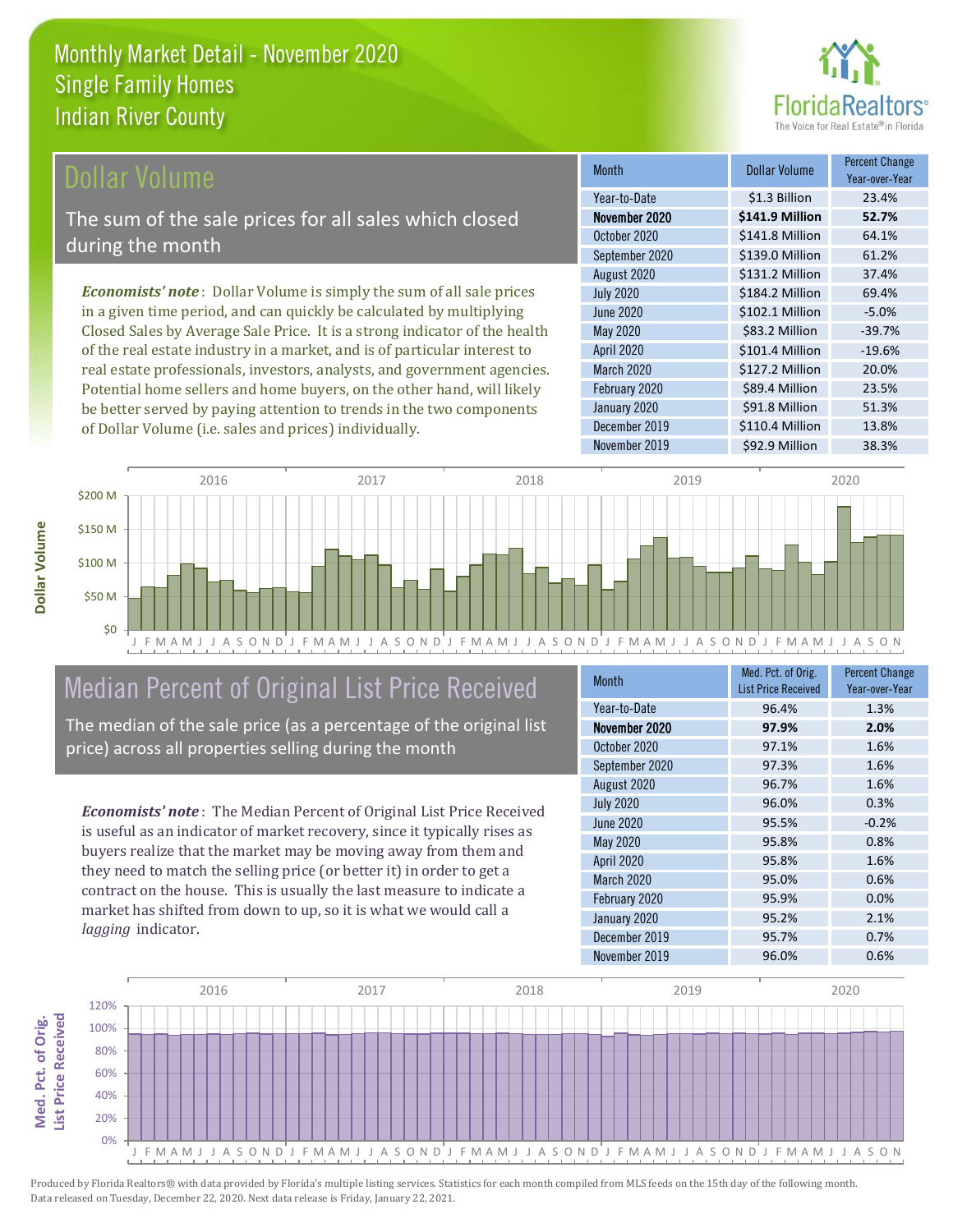

# **Median Time to Contract**

The median number of days between the listing date and contract date for all Closed Sales during the month

*Economists' note* : Like Time to Sale, Time to Contract is a measure of the length of the home selling process calculated for sales which closed during the month. The difference is that Time to Contract measures the number of days between the initial listing of a property and the signing of the contract which eventually led to the closing of the sale. When the gap between Median Time to Contract and Median Time to Sale grows, it is usually a sign of longer closing times and/or declining numbers of cash sales.

| <b>Month</b>     | Median Time to<br>Contract | <b>Percent Change</b><br>Year-over-Year |
|------------------|----------------------------|-----------------------------------------|
| Year-to-Date     | 48 Days                    | $-20.0%$                                |
| November 2020    | 28 Days                    | $-46.2%$                                |
| October 2020     | 37 Days                    | $-39.3%$                                |
| September 2020   | 41 Days                    | $-30.5%$                                |
| August 2020      | 52 Days                    | $-13.3%$                                |
| <b>July 2020</b> | 73 Days                    | 9.0%                                    |
| <b>June 2020</b> | 61 Days                    | 19.6%                                   |
| May 2020         | 42 Days                    | $-19.2%$                                |
| April 2020       | 36 Days                    | $-39.0%$                                |
| March 2020       | 58 Days                    | $-3.3%$                                 |
| February 2020    | 59 Days                    | 0.0%                                    |
| January 2020     | 66 Days                    | $-17.5%$                                |
| December 2019    | 54 Days                    | 14.9%                                   |
| November 2019    | 52 Days                    | $-8.8%$                                 |



# Median Time to Sale

**Median Time to** 

**Median Time to** 

**Median Time to** 

The median number of days between the listing date and closing date for all Closed Sales during the month

*Economists' note* : Time to Sale is a measure of the length of the home selling process, calculated as the number of days between the initial listing of a property and the closing of the sale. *Median* Time to Sale is the amount of time the "middle" property selling this month was on the market. That is, 50% of homes selling this month took *less* time to sell, and 50% of homes took *more* time to sell. Median Time to Sale gives a more accurate picture than Average Time to Sale, which can be skewed upward by small numbers of properties taking an abnormally long time to sell.

| Month             | <b>Median Time to Sale</b> | <b>Percent Change</b><br>Year-over-Year |
|-------------------|----------------------------|-----------------------------------------|
| Year-to-Date      | 96 Days                    | $-5.0%$                                 |
| November 2020     | 69 Days                    | $-31.0%$                                |
| October 2020      | 88 Days                    | $-13.7%$                                |
| September 2020    | 90 Days                    | $-9.1%$                                 |
| August 2020       | 104 Days                   | 6.1%                                    |
| <b>July 2020</b>  | 119 Days                   | 11.2%                                   |
| <b>June 2020</b>  | 103 Days                   | 7.3%                                    |
| May 2020          | 90 Days                    | $-5.3%$                                 |
| April 2020        | 89 Days                    | $-10.1%$                                |
| <b>March 2020</b> | 104 Days                   | 5.1%                                    |
| February 2020     | 99 Days                    | 1.0%                                    |
| January 2020      | 105 Days                   | $-19.2%$                                |
| December 2019     | 98 Days                    | 5.4%                                    |
| November 2019     | 100 Days                   | 8.7%                                    |

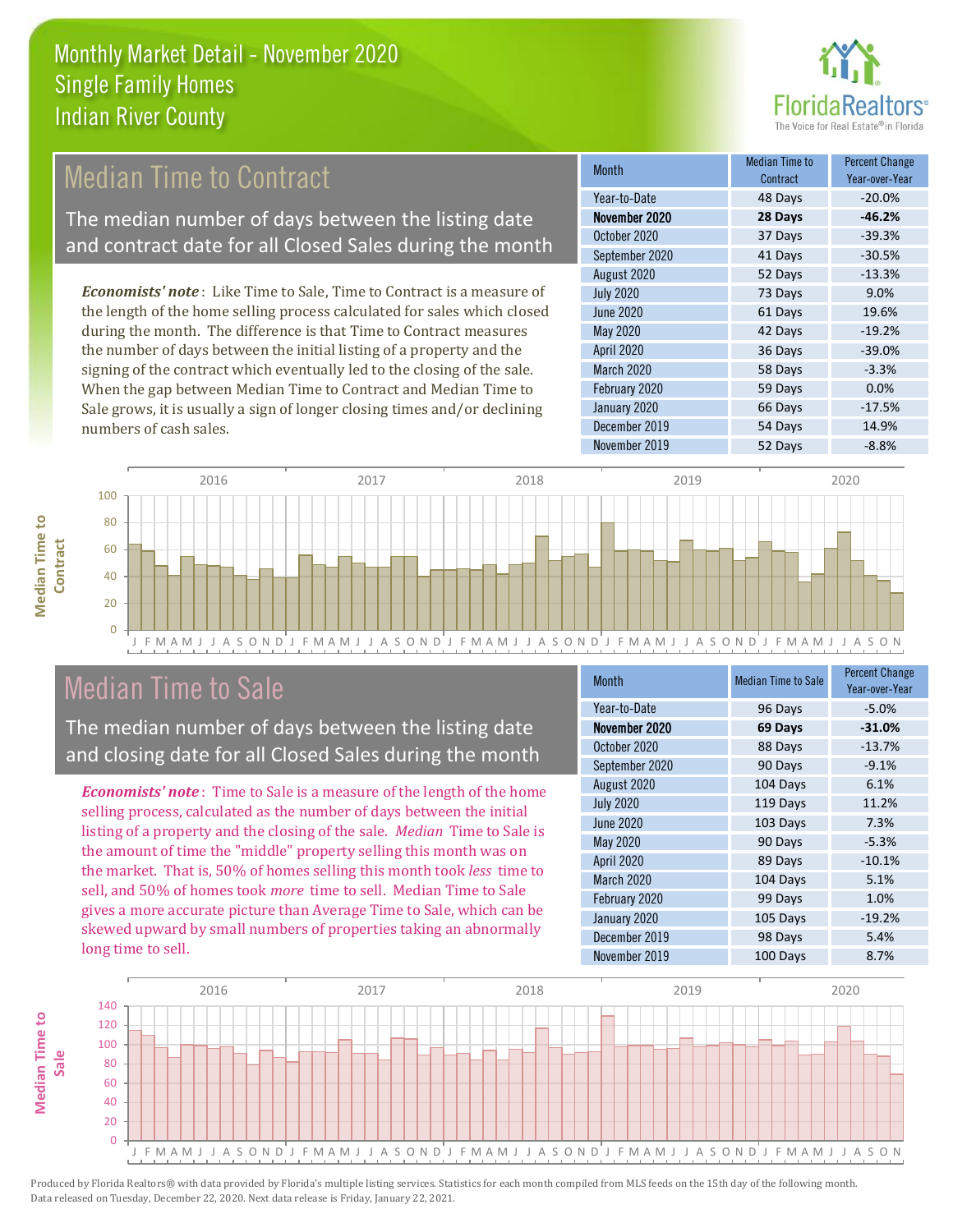

| <b>New Pending Sales</b>                                                       | <b>Month</b>     | <b>New Pending Sales</b> | <b>Percent Change</b><br>Year-over-Year |
|--------------------------------------------------------------------------------|------------------|--------------------------|-----------------------------------------|
|                                                                                | Year-to-Date     | 3.805                    | 10.4%                                   |
| The number of listed properties that went under                                | November 2020    | 320                      | 24.5%                                   |
| contract during the month                                                      | October 2020     | 399                      | 28.7%                                   |
|                                                                                | September 2020   | 368                      | 51.4%                                   |
|                                                                                | August 2020      | 417                      | 35.4%                                   |
| <b>Economists' note</b> : Because of the typical length of time it takes for a | <b>July 2020</b> | 377                      | 15.3%                                   |
| sale to close, economists consider Pending Sales to be a decent                | June 2020        | 403                      | 38.0%                                   |
| indicator of potential future Closed Sales. It is important to bear in         | May 2020         | 386                      | $-1.0%$                                 |
| mind, however, that not all Pending Sales will be closed successfully.         | April 2020       | 184                      | $-49.9%$                                |
| So, the effectiveness of Pending Sales as a future indicator of Closed         | March 2020       | 277                      | $-22.8%$                                |
| Sales is susceptible to changes in market conditions such as the               | February 2020    | 356                      | 18.7%                                   |



# New Listings

**New Listings**

**Pending Sales**

Pending Sales

distressed properties for sale.

The number of properties put onto the market during the month

availability of financing for homebuyers and the inventory of

*Economists' note* : New Listings tend to rise in delayed response to increasing prices, so they are often seen as a lagging indicator of market health. As prices rise, potential sellers raise their estimations of value—and in the most recent cycle, rising prices have freed up many potential sellers who were previously underwater on their mortgages. Note that in our calculations, we take care to not include properties that were recently taken off the market and quickly relisted, since these are not really *new* listings.

| <b>Month</b>      | <b>New Listings</b> | <b>Percent Change</b><br>Year-over-Year |
|-------------------|---------------------|-----------------------------------------|
| Year-to-Date      | 3,987               | $-2.8%$                                 |
| November 2020     | 298                 | $-19.9%$                                |
| October 2020      | 356                 | $-11.4%$                                |
| September 2020    | 358                 | 35.6%                                   |
| August 2020       | 321                 | 10.7%                                   |
| <b>July 2020</b>  | 327                 | $-15.1%$                                |
| <b>June 2020</b>  | 368                 | 21.1%                                   |
| <b>May 2020</b>   | 518                 | 36.3%                                   |
| <b>April 2020</b> | 298                 | $-24.6%$                                |
| <b>March 2020</b> | 350                 | $-16.1%$                                |
| February 2020     | 359                 | $-13.3%$                                |
| January 2020      | 434                 | $-9.4%$                                 |
| December 2019     | 248                 | $-6.4%$                                 |
| November 2019     | 372                 | 0.8%                                    |

January 2020 318 8.5% December 2019 213 36.5%

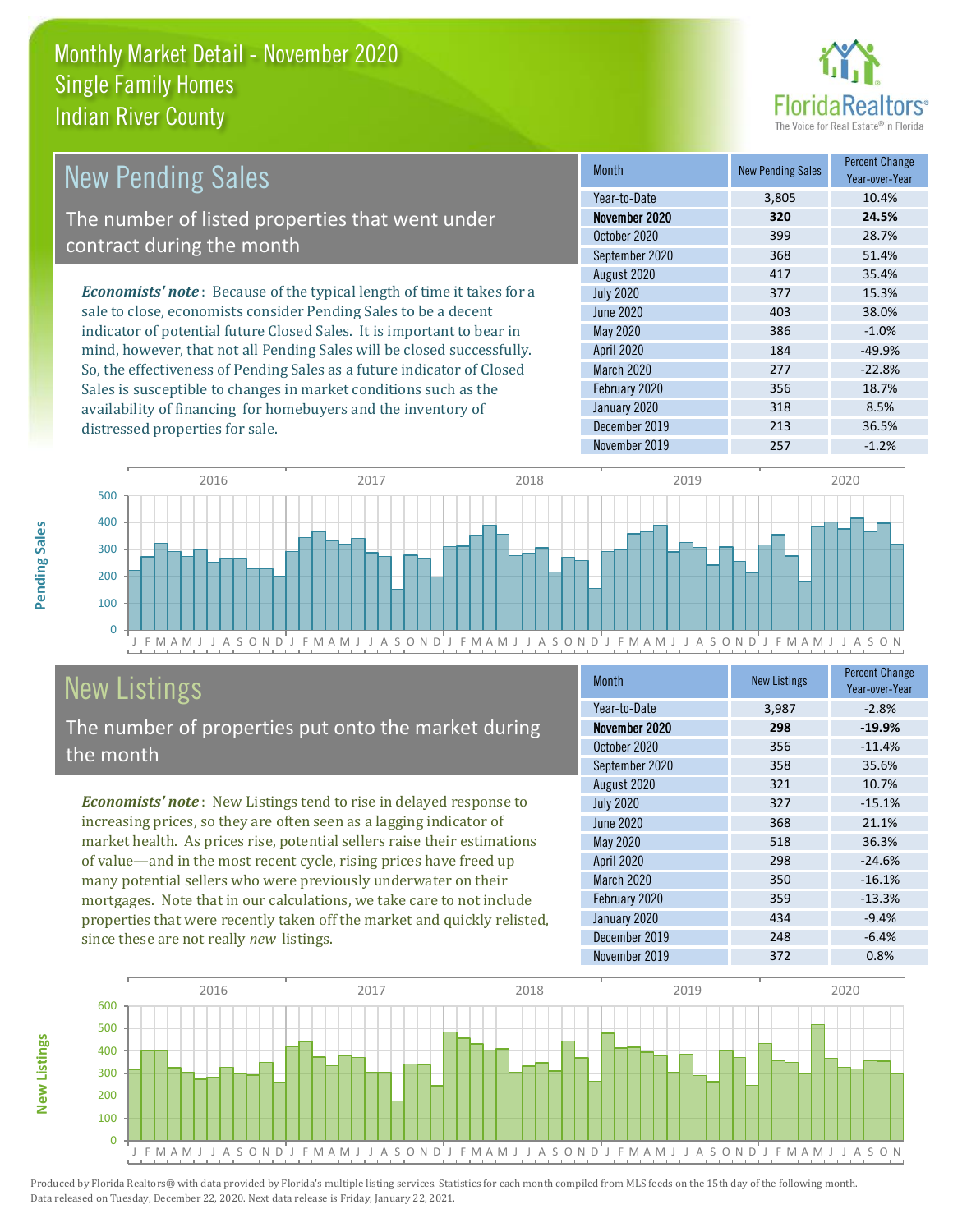

# Inventory (Active Listings)

The number of property listings active at the end of the month

*Economists' note* : There are a number of ways to define and calculate Inventory. Our method is to simply count the number of active listings on the last day of the month, and hold this number to compare with the same month the following year. Inventory rises when New Listings are outpacing the number of listings that go off-market (regardless of whether they actually sell). Likewise, it falls when New Listings aren't keeping up with the rate at which homes are going off-market.

| <b>Month</b>             | Inventory | <b>Percent Change</b><br>Year-over-Year |
|--------------------------|-----------|-----------------------------------------|
| <b>YTD (Monthly Avg)</b> | 1,143     | $-22.8%$                                |
| November 2020            | 733       | $-47.2%$                                |
| October 2020             | 774       | $-43.8%$                                |
| September 2020           | 845       | $-33.4%$                                |
| August 2020              | 885       | $-32.9%$                                |
| <b>July 2020</b>         | 1,052     | $-25.1%$                                |
| June 2020                | 1,151     | $-17.3%$                                |
| May 2020                 | 1,468     | $-2.2%$                                 |
| April 2020               | 1,438     | $-9.5%$                                 |
| March 2020               | 1,436     | $-12.4%$                                |
| February 2020            | 1,383     | $-21.2%$                                |
| January 2020             | 1,405     | $-15.4%$                                |
| December 2019            | 1,409     | $-5.8%$                                 |
| November 2019            | 1,389     | $-6.4%$                                 |



# Months Supply of Inventory

An estimate of the number of months it will take to deplete the current Inventory given recent sales rates

*Economists' note* : MSI is a useful indicator of market conditions. The benchmark for a balanced market (favoring neither buyer nor seller) is 5.5 months of inventory. Anything higher is traditionally a buyers' market, and anything lower is a sellers' market. There is no single accepted way of calculating MSI. A common method is to divide current Inventory by the most recent month's Closed Sales count, but this count is a usually poor predictor of future Closed Sales due to seasonal cycles. To eliminate seasonal effects, we use the 12-month average of monthly Closed Sales instead.

| <b>Month</b>             | <b>Months Supply</b> | <b>Percent Change</b><br>Year-over-Year |
|--------------------------|----------------------|-----------------------------------------|
| <b>YTD (Monthly Avg)</b> | 4.0                  | $-28.6%$                                |
| November 2020            | 2.5                  | $-50.0%$                                |
| October 2020             | 2.7                  | $-46.0%$                                |
| September 2020           | 3.1                  | $-34.0%$                                |
| August 2020              | 3.3                  | $-32.7%$                                |
| <b>July 2020</b>         | 4.0                  | $-24.5%$                                |
| <b>June 2020</b>         | 4.4                  | $-17.0%$                                |
| May 2020                 | 5.5                  | $-3.5%$                                 |
| April 2020               | 5.2                  | $-13.3%$                                |
| <b>March 2020</b>        | 5.1                  | $-19.0%$                                |
| February 2020            | 4.9                  | $-26.9%$                                |
| January 2020             | 5.0                  | $-20.6%$                                |
| December 2019            | 5.1                  | $-8.9%$                                 |
| November 2019            | 5.0                  | $-10.7%$                                |

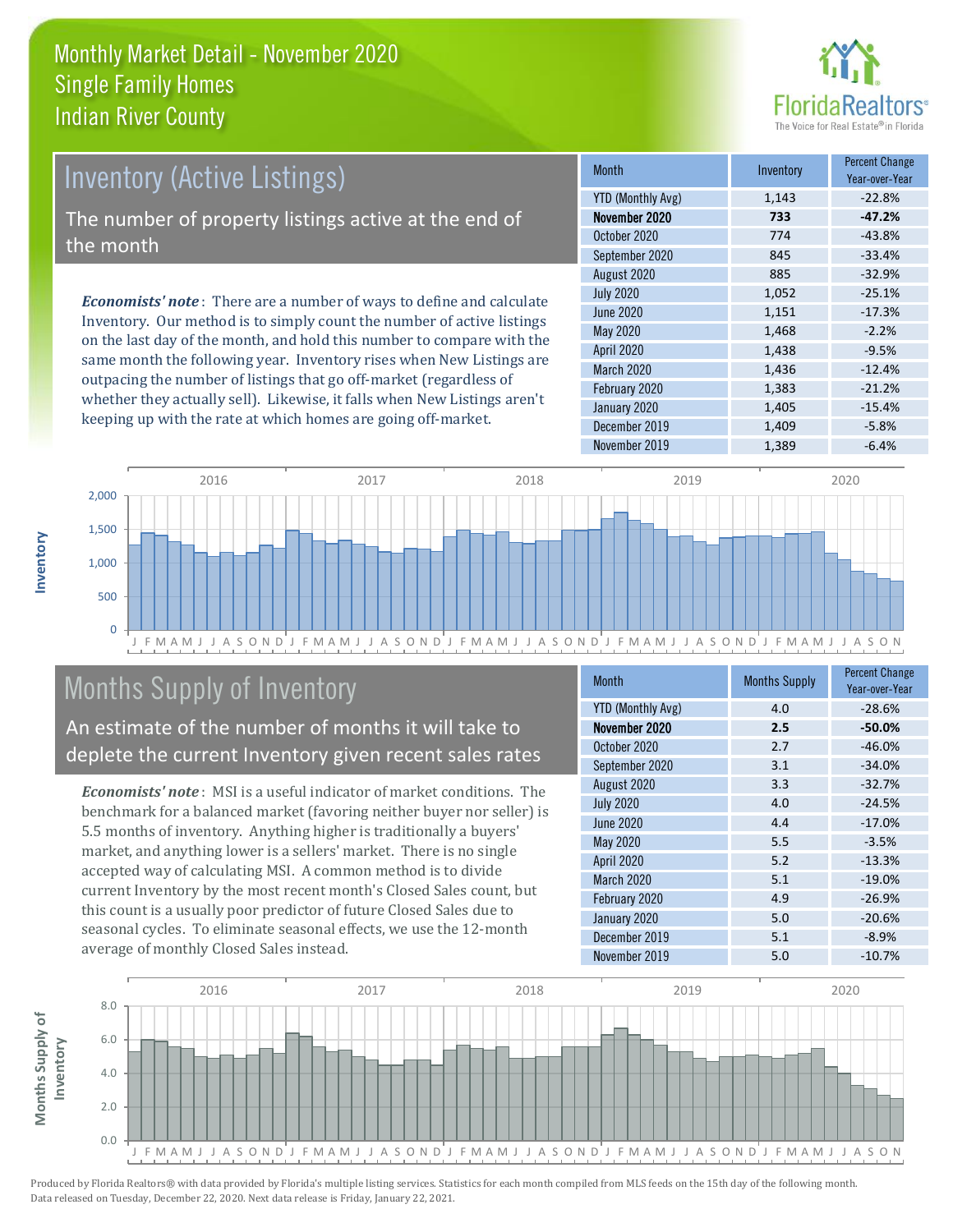

#### $$100,000 - $149,999$  16 -23.8% Sale Price Closed Sales Percent Change Year-over-Year Less than \$50,000 1 1 N/A  $$50.000 - $99.999$  1 -75.0% \$150,000 - \$199,999 49 8.9% \$200,000 - \$249,999 56 -3.4% \$400,000 - \$599,999 51 70.0% \$600,000 - \$999,999 14 7.7% *Economists' note:* Closed Sales are one of the simplest—yet most important—indicators for the residential real estate market. When comparing Closed Sales across markets of different sizes, we recommend comparing the percent changes in sales rather than the number of sales. Closed Sales (and many other market metrics) are affected by seasonal cycles, so actual trends are more accurately represented by year-over-year changes (i.e. comparing a month's sales to the amount of sales in the same month in the previous year), rather than changes from one month to the next. \$1,000,000 or more 21 21 162.5% \$250,000 - \$299,999 47 34.3% \$300,000 - \$399,999 62 51.2% 70 November 2019 November 2020 70 Closed Sales by Sale Price The number of sales transactions which closed during the month



### Median Time to Contract by Sale Price The median number of days between the listing date and contract date for all Closed Sales during the month

*Economists' note* : Like Time to Sale, Time to Contract is a measure of the length of the home selling process calculated for sales which closed during the month. The difference is that Time to Contract measures the number of days between the initial listing of a property and the signing of the contract which eventually led to the closing of the sale. When the gap between Median Time to Contract and Median Time to Sale grows, it is usually a sign of longer closing times and/or declining numbers of cash sales.

| <b>Sale Price</b>     | Median Time to<br>Contract | <b>Percent Change</b><br>Year-over-Year |
|-----------------------|----------------------------|-----------------------------------------|
| Less than \$50,000    | 254 Days                   | N/A                                     |
| \$50,000 - \$99,999   | 5 Days                     | $-82.1%$                                |
| $$100,000 - $149,999$ | 8 Days                     | $-66.7%$                                |
| $$150,000 - $199,999$ | 24 Days                    | $-41.5%$                                |
| \$200,000 - \$249,999 | 28 Days                    | $-24.3%$                                |
| \$250,000 - \$299,999 | 17 Days                    | $-65.3%$                                |
| \$300,000 - \$399,999 | 19 Days                    | $-71.2%$                                |
| \$400,000 - \$599,999 | 38 Days                    | $-60.8%$                                |
| \$600,000 - \$999,999 | 177 Days                   | $-12.8%$                                |
| \$1,000,000 or more   | 139 Days                   | $-36.5%$                                |



**Median Time to Contract**

**Median Time to Contract**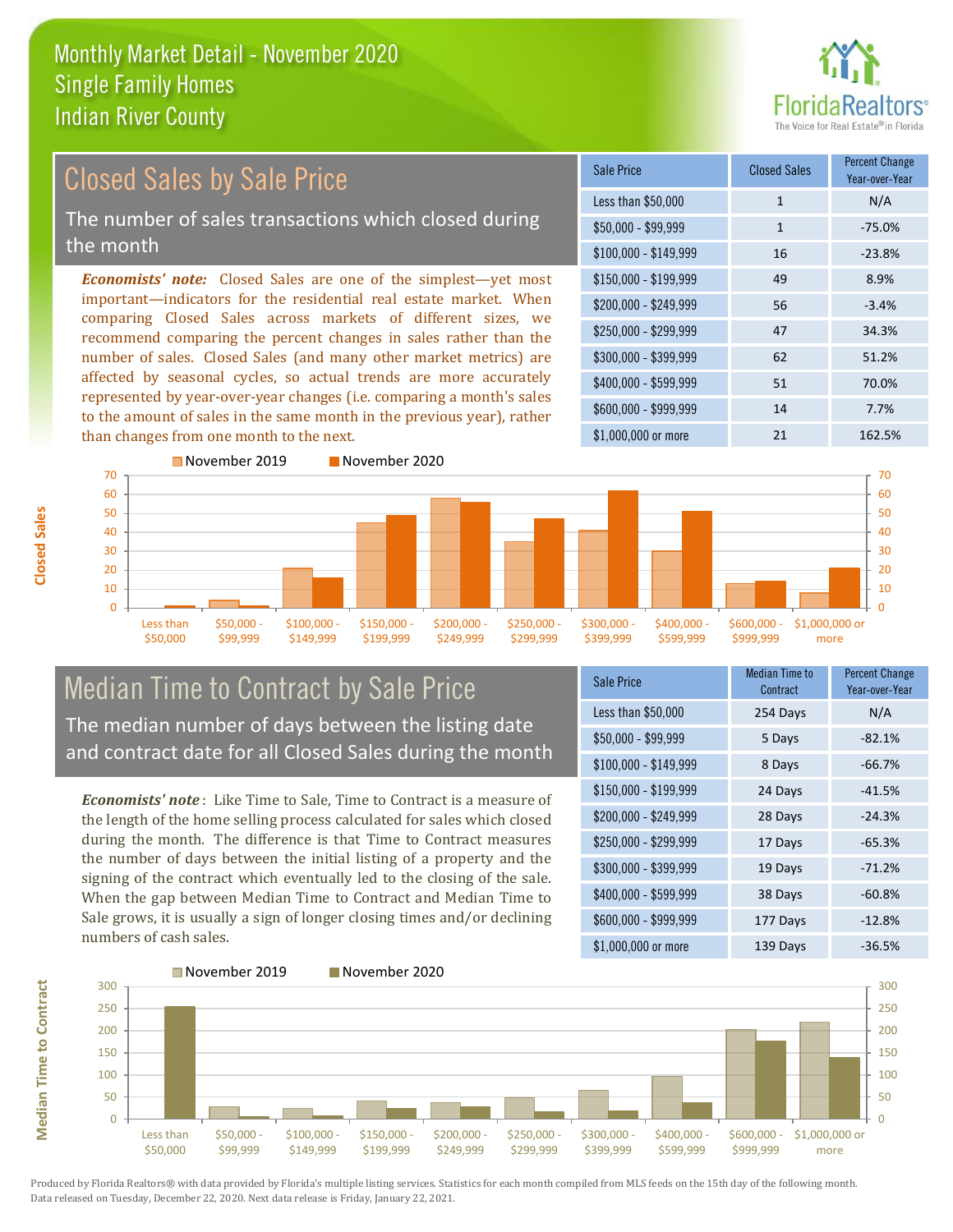

# New Listings by Initial Listing Price The number of properties put onto the market during

the month

*Economists' note:* New Listings tend to rise in delayed response to increasing prices, so they are often seen as a lagging indicator of market health. As prices rise, potential sellers raise their estimations of value—and in the most recent cycle, rising prices have freed up many potential sellers who were previously underwater on their mortgages. Note that in our calculations, we take care to not include properties that were recently taken off the market and quickly relisted, since these are not really *new* listings.

| <b>Initial Listing Price</b> | New Listings | <b>Percent Change</b><br>Year-over-Year |
|------------------------------|--------------|-----------------------------------------|
| Less than \$50,000           | 0            | $-100.0%$                               |
| $$50,000 - $99,999$          | 0            | $-100.0%$                               |
| $$100,000 - $149,999$        | 5            | $-75.0%$                                |
| $$150,000 - $199,999$        | 42           | $-19.2%$                                |
| \$200,000 - \$249,999        | 48           | $-40.0%$                                |
| \$250,000 - \$299,999        | 56           | $-5.1%$                                 |
| \$300,000 - \$399,999        | 68           | 13.3%                                   |
| \$400,000 - \$599,999        | 39           | $-17.0%$                                |
| \$600,000 - \$999,999        | 25           | $-7.4%$                                 |
| \$1,000,000 or more          | 15           | $-31.8%$                                |



**New Listings**

**Inventory**



### Inventory by Current Listing Price The number of property listings active at the end of the month

*Economists' note* : There are a number of ways to define and calculate Inventory. Our method is to simply count the number of active listings on the last day of the month, and hold this number to compare with the same month the following year. Inventory rises when New Listings are outpacing the number of listings that go off-market (regardless of whether they actually sell). Likewise, it falls when New Listings aren't keeping up with the rate at which homes are going off-market.

| <b>Current Listing Price</b> | Inventory | <b>Percent Change</b><br>Year-over-Year |
|------------------------------|-----------|-----------------------------------------|
| Less than \$50,000           | 1         | N/A                                     |
| $$50,000 - $99,999$          | 2         | $-71.4%$                                |
| $$100,000 - $149,999$        | 14        | $-67.4%$                                |
| $$150,000 - $199,999$        | 52        | $-57.0%$                                |
| \$200,000 - \$249,999        | 66        | $-62.3%$                                |
| \$250,000 - \$299,999        | 103       | $-43.7%$                                |
| \$300,000 - \$399,999        | 141       | $-36.8%$                                |
| \$400,000 - \$599,999        | 89        | $-58.0%$                                |
| \$600,000 - \$999,999        | 95        | $-46.9%$                                |
| \$1,000,000 or more          | 170       | $-30.9%$                                |